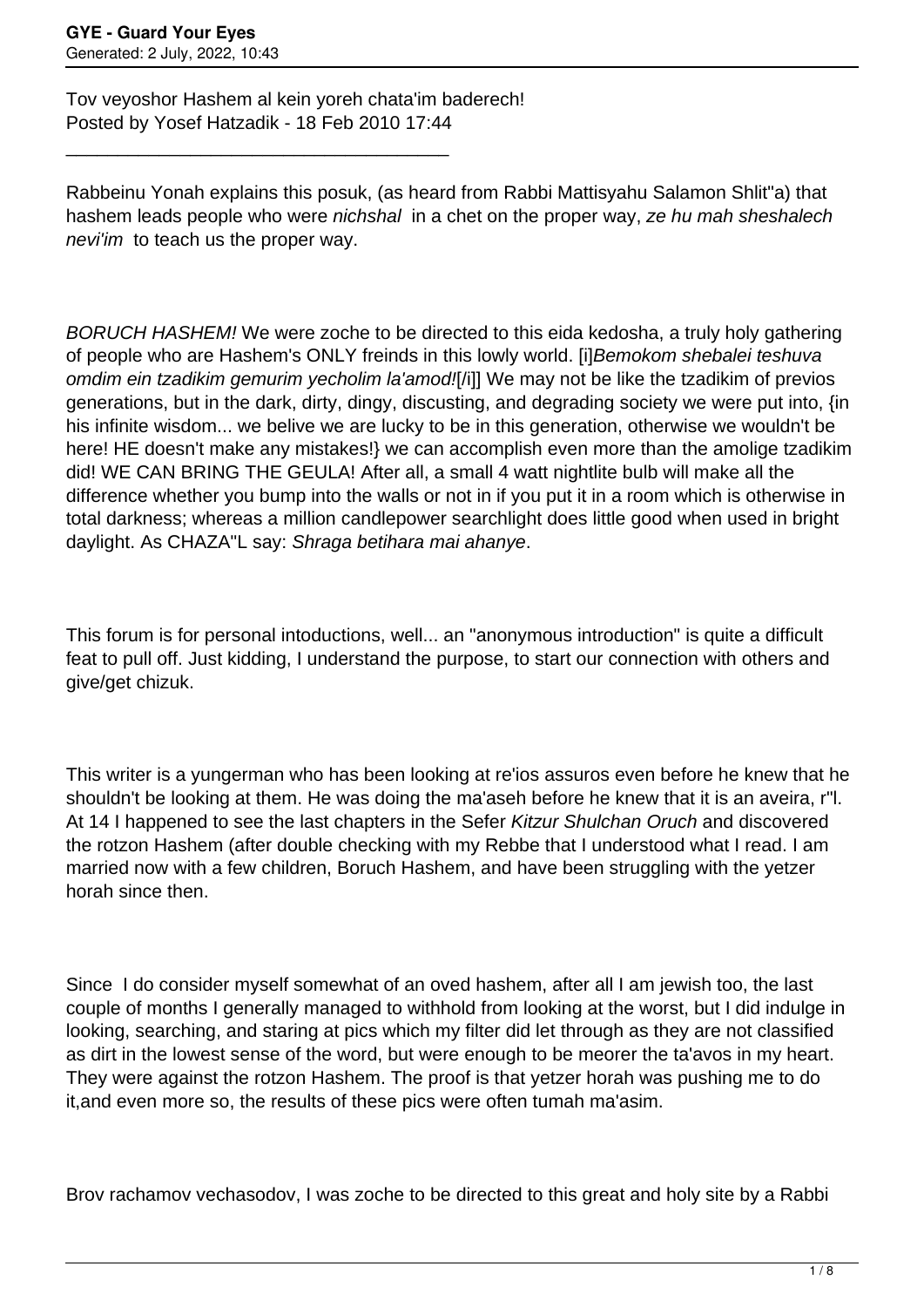who knows about my struggles (I am forever indebted to him for this refferral!) and with much siyata dishmaya and the chizuk I recived from this site, I was zoche to have a highler level of shmiras einayim for the last 29 days that I haven't had since before I was a Bar Mitzvah!

Yasher Ko'ach to all the good jews who set up this site, to all those that post on this site, to all those that help fund this site, and to all those dear friends of Hakodosh Boruch Hu who value true kosher SIGHT!!!

========================================================================

====

Re: Tov veyoshor Hashem al kein yoreh chata'im baderech! Posted by an honest mouse - 16 Jun 2010 21:23

\_\_\_\_\_\_\_\_\_\_\_\_\_\_\_\_\_\_\_\_\_\_\_\_\_\_\_\_\_\_\_\_\_\_\_\_\_

\_\_\_\_\_\_\_\_\_\_\_\_\_\_\_\_\_\_\_\_\_\_\_\_\_\_\_\_\_\_\_\_\_\_\_\_\_

Is everything alright with yosef hatzadik? We haven't heard from you in a while and are worrying about you - the bais hamedrash is too quiet without you - (we can hear the squeak of the mouse ) please continue posting - we miss your chizuk !!

======================================================================== ====

Re: Tov veyoshor Hashem al kein yoreh chata'im baderech! Posted by Elya K - 16 Jun 2010 22:39

no, he needs some Chizuk.

======================================================================== ====

Re: Tov veyoshor Hashem al kein yoreh chata'im baderech! Posted by an honest mouse - 17 Jun 2010 19:38

what can I do? I want to help my favorite reb yosef...

\_\_\_\_\_\_\_\_\_\_\_\_\_\_\_\_\_\_\_\_\_\_\_\_\_\_\_\_\_\_\_\_\_\_\_\_\_

========================================================================

who runs in from time to time ====

Re: Tov veyoshor Hashem al kein yoreh chata'im baderech!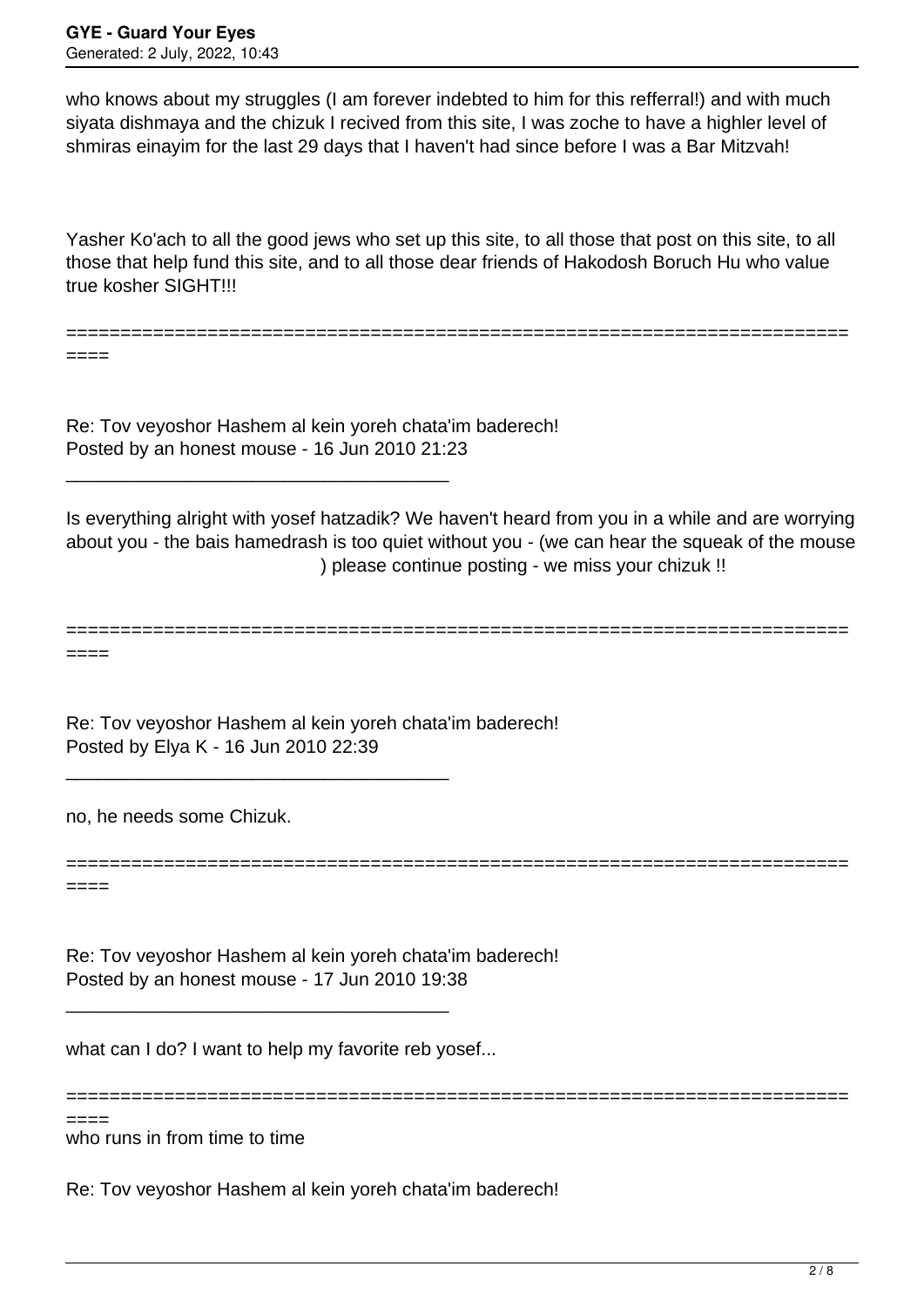====

====

Posted by Yosef Hatzadik - 26 Jul 2010 20:20 \_\_\_\_\_\_\_\_\_\_\_\_\_\_\_\_\_\_\_\_\_\_\_\_\_\_\_\_\_\_\_\_\_\_\_\_\_

You can ask Hashem to help him. After all, only Hashem can really, truly help.

Simple people say "Hashem will help". Our Rabbis teach us, "Hashem will not help - He will do!"

========================================================================

========================================================================

Re: Tov veyoshor Hashem al kein yoreh chata'im baderech! Posted by an honest mouse - 26 Jul 2010 20:51

Re: Tov veyoshor Hashem al kein yoreh chata'im baderech! Posted by Yosef Hatzadik - 26 Jul 2010 21:04

[an honest mouse wrote on 26 Jul 2010 20:51](/forum/id-)**:**

\_\_\_\_\_\_\_\_\_\_\_\_\_\_\_\_\_\_\_\_\_\_\_\_\_\_\_\_\_\_\_\_\_\_\_\_\_

\_\_\_\_\_\_\_\_\_\_\_\_\_\_\_\_\_\_\_\_\_\_\_\_\_\_\_\_\_\_\_\_\_\_\_\_\_

thanks for coming back, we've missed you! It seems that you were the only one that missed me. :'(

========================================================================

 $====$ 

Re: Tov veyoshor Hashem al kein yoreh chata'im baderech! Posted by Yosef Hatzadik - 26 Jul 2010 21:22

\_\_\_\_\_\_\_\_\_\_\_\_\_\_\_\_\_\_\_\_\_\_\_\_\_\_\_\_\_\_\_\_\_\_\_\_\_

Yosef Hatzadik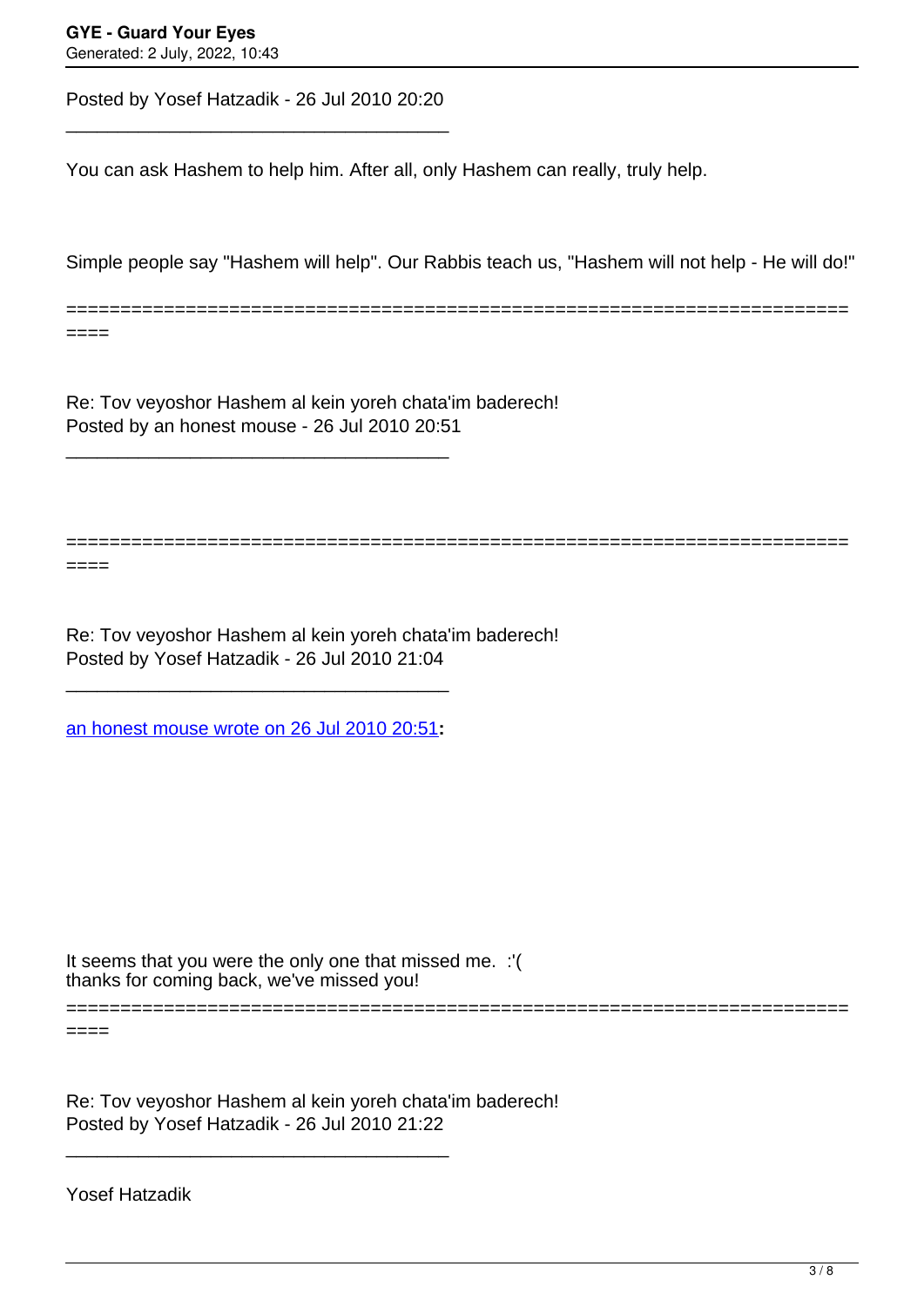Married

Hero Member

Posts: 503

I am Yosef hatzadik

I am Married - Thank God!

I am a GYE Member

I wrote 503 posts

====

I am not a Hero - yet.....

========================================================================

Re: Tov veyoshor Hashem al kein yoreh chata'im baderech! Posted by silentbattle - 27 Jul 2010 18:17

Hey - sorry I haven't been around much...

\_\_\_\_\_\_\_\_\_\_\_\_\_\_\_\_\_\_\_\_\_\_\_\_\_\_\_\_\_\_\_\_\_\_\_\_\_

What defines a hero? To me, it's someone who stands up against incredible odds, knowing he could be knocked down, knowing he could lose, knowing there's no guaranteed happy ending. And still, he faces his demons, he moves forward, he grows.

Sounds to me like you fit that bill.

The yetzer hora will always be a part of your life. The question is, when you meet him, do you just walk right by, or do you stop to shmooz, and invite him home?

========================================================================

 $====$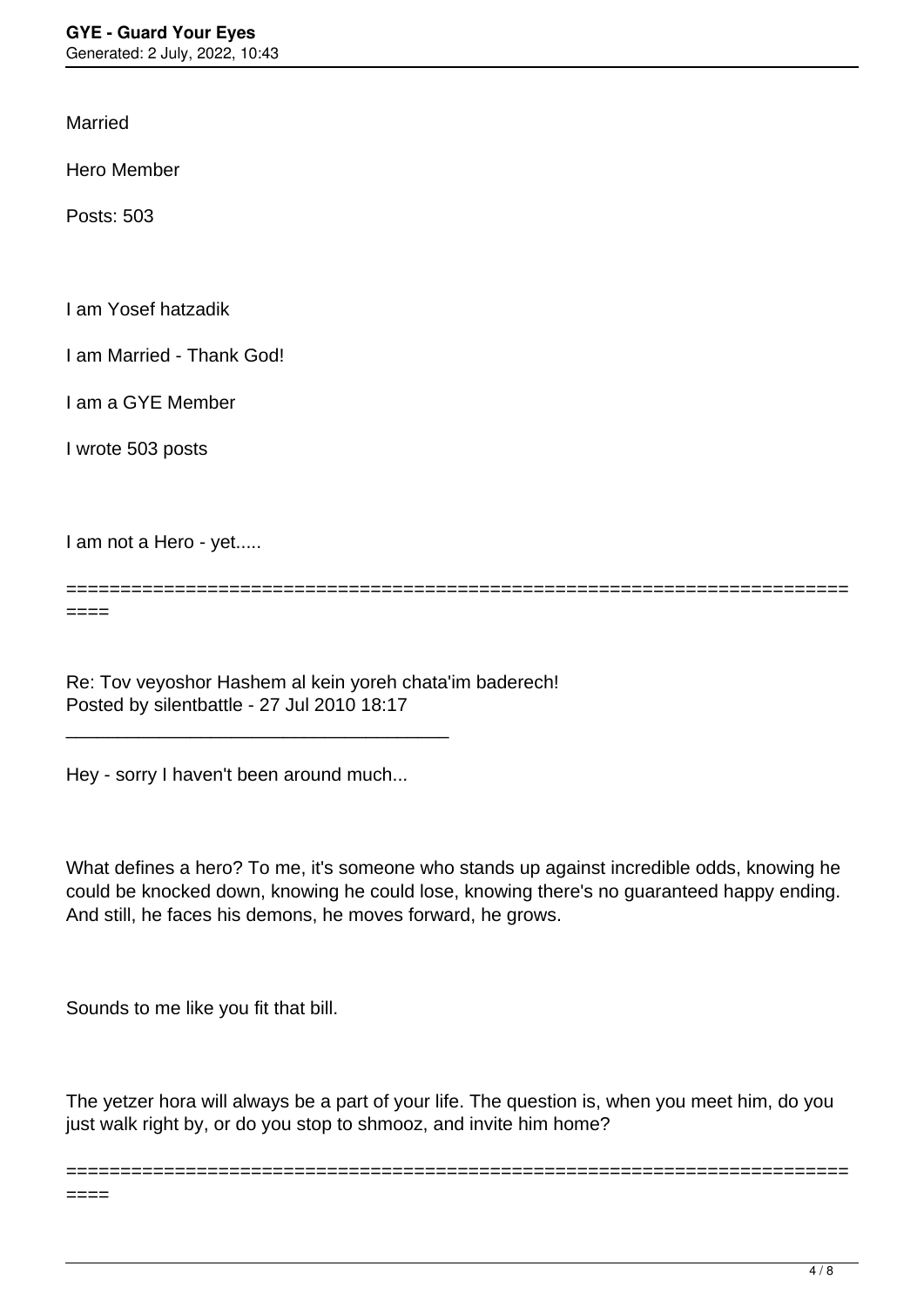Re: Tov veyoshor Hashem al kein yoreh chata'im baderech! Posted by Yosef Hatzadik - 27 Jul 2010 19:12

[silentbattle wrote on 27 Jul 2010 18:17](/forum/id-)**:**

\_\_\_\_\_\_\_\_\_\_\_\_\_\_\_\_\_\_\_\_\_\_\_\_\_\_\_\_\_\_\_\_\_\_\_\_\_

Hey - sorry I haven't been around much...

As much as you can be around here, we will be happy thrilled to have you!

[silentbattle wrote on 27 Jul 2010 18:17](/forum/id-)**:**

The yetzer hora will always be a part of your life. The question is, when you meet him, do you just walk right by, or do you stop to shmooz, and invite him home?

Just walk away? Not there yet. :-\

======================================================================== ====

Re: Tov veyoshor Hashem al kein yoreh chata'im baderech! Posted by silentbattle - 27 Jul 2010 19:54

\_\_\_\_\_\_\_\_\_\_\_\_\_\_\_\_\_\_\_\_\_\_\_\_\_\_\_\_\_\_\_\_\_\_\_\_\_

I disagree - you are there already. Maybe you don't do it all the time yet, but you certainly have the capability to do it.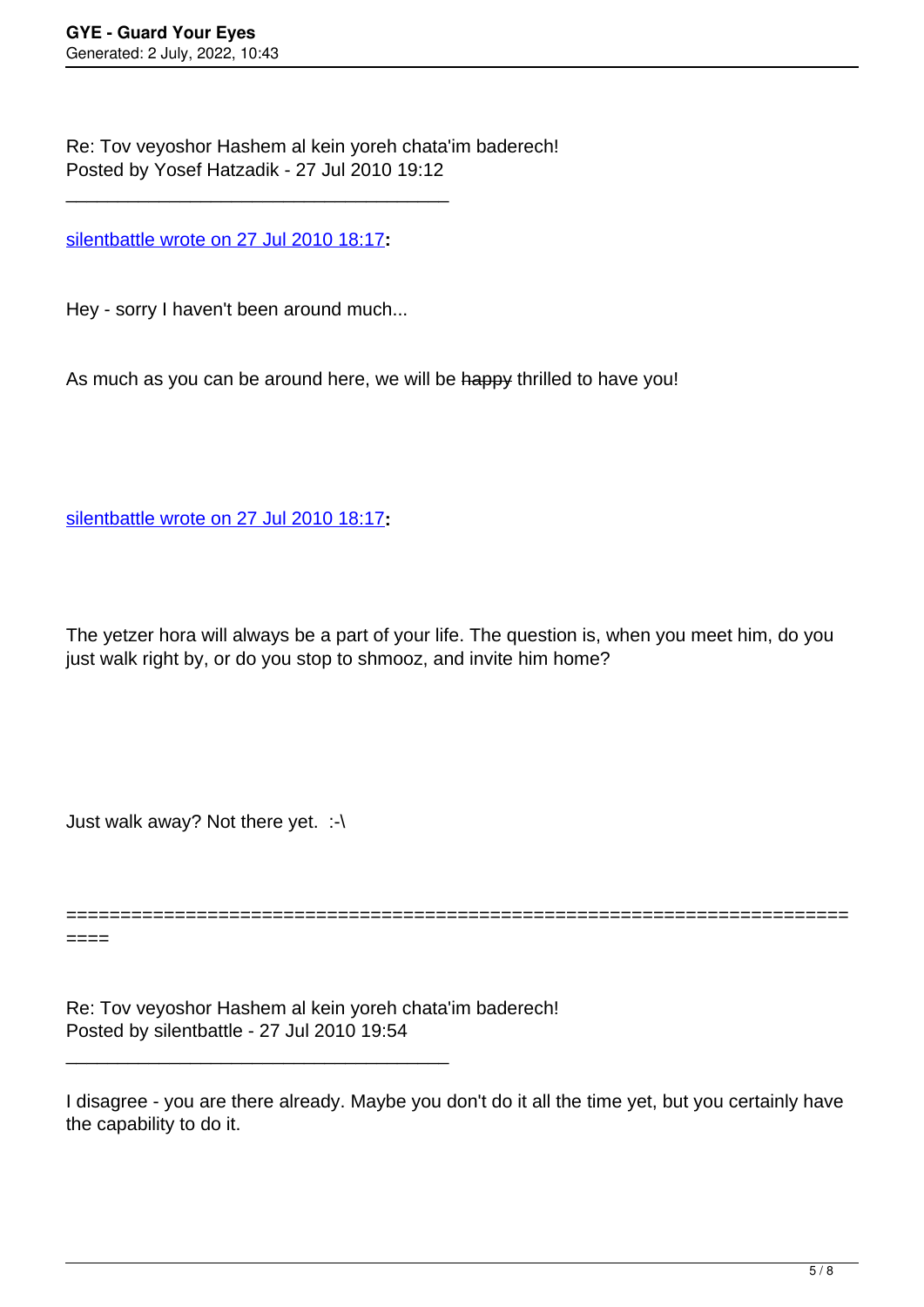yes, he does tend to seem interesting, and it's only later that we realize that he has nothing to say. But it's easier to get caught up if you think you're never going to meet him again. If you know you're going to meet him, you can plan for what to do to make sure that you just keep walking...

And notice, I didn't say walk away - I said just walk on by. Just keep living your life, doing your thing - not his.

========================================================================

====

Re: Tov veyoshor Hashem al kein yoreh chata'im baderech! Posted by Yosef Hatzadik - 27 Jul 2010 19:59

[silentbattle wrote on 27 Jul 2010 19:54](/forum/id-)**:**

\_\_\_\_\_\_\_\_\_\_\_\_\_\_\_\_\_\_\_\_\_\_\_\_\_\_\_\_\_\_\_\_\_\_\_\_\_

And notice, I didn't say walk away - I said just walk on by. Just keep living your life, doing your thing - not his.

It takes such a major point and puts it into simple

words! :D

Guard: Here is a great line for you to include in your next Chizuk Email! ;D

======================================================================== ====

Re: Tov veyoshor Hashem al kein yoreh chata'im baderech! Posted by silentbattle - 27 Jul 2010 20:14

\_\_\_\_\_\_\_\_\_\_\_\_\_\_\_\_\_\_\_\_\_\_\_\_\_\_\_\_\_\_\_\_\_\_\_\_\_

:D Thanks - but foget about the chizuk email. I'll be happy if you make it a part of your life.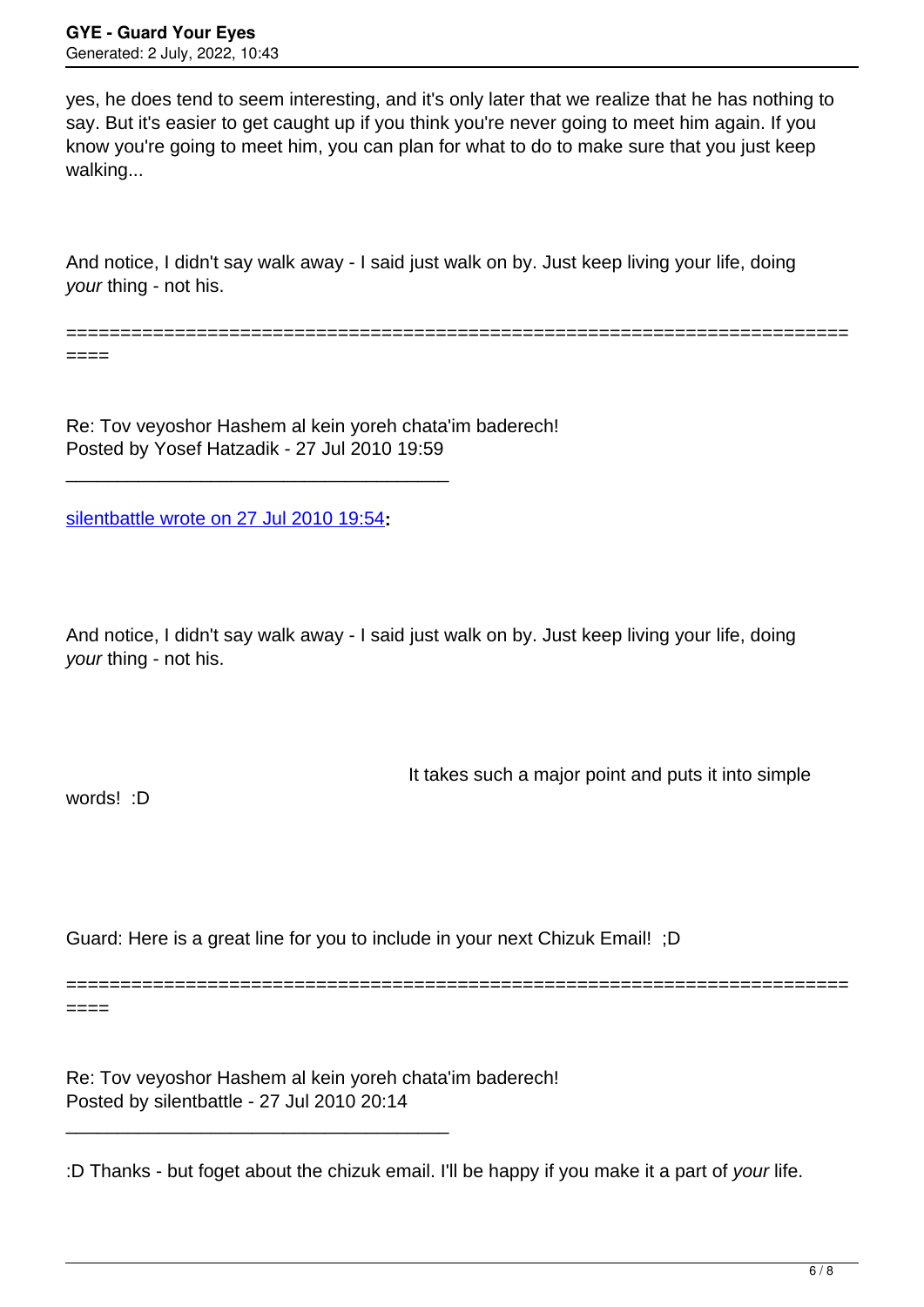$=$ 

Re: Tov veyoshor Hashem al kein yoreh chata'im baderech! Posted by Yosef Hatzadik - 27 Jul 2010 20:34

I would also be happy if I would make it part of my life! ;D

\_\_\_\_\_\_\_\_\_\_\_\_\_\_\_\_\_\_\_\_\_\_\_\_\_\_\_\_\_\_\_\_\_\_\_\_\_

========================================================================

========================================================================

====

Re: Tov veyoshor Hashem al kein yoreh chata'im baderech! Posted by an honest mouse - 27 Jul 2010 22:18

[silentbattle wrote on 27 Jul 2010 19:54](/forum/id-)**:**

\_\_\_\_\_\_\_\_\_\_\_\_\_\_\_\_\_\_\_\_\_\_\_\_\_\_\_\_\_\_\_\_\_\_\_\_\_

I am also not selfish & want to share this gevaldige vort with ALL of my GYE chaveirim! And notice, I didn't say walk away - I said just walk on by. Just keep living your life, doing your thing - not his.

I agree - that is extremely insightful - thanks so much sb! and thanks yh for bringing it about!

========================================================================

 $====$ 

Re: Tov veyoshor Hashem al kein yoreh chata'im baderech!